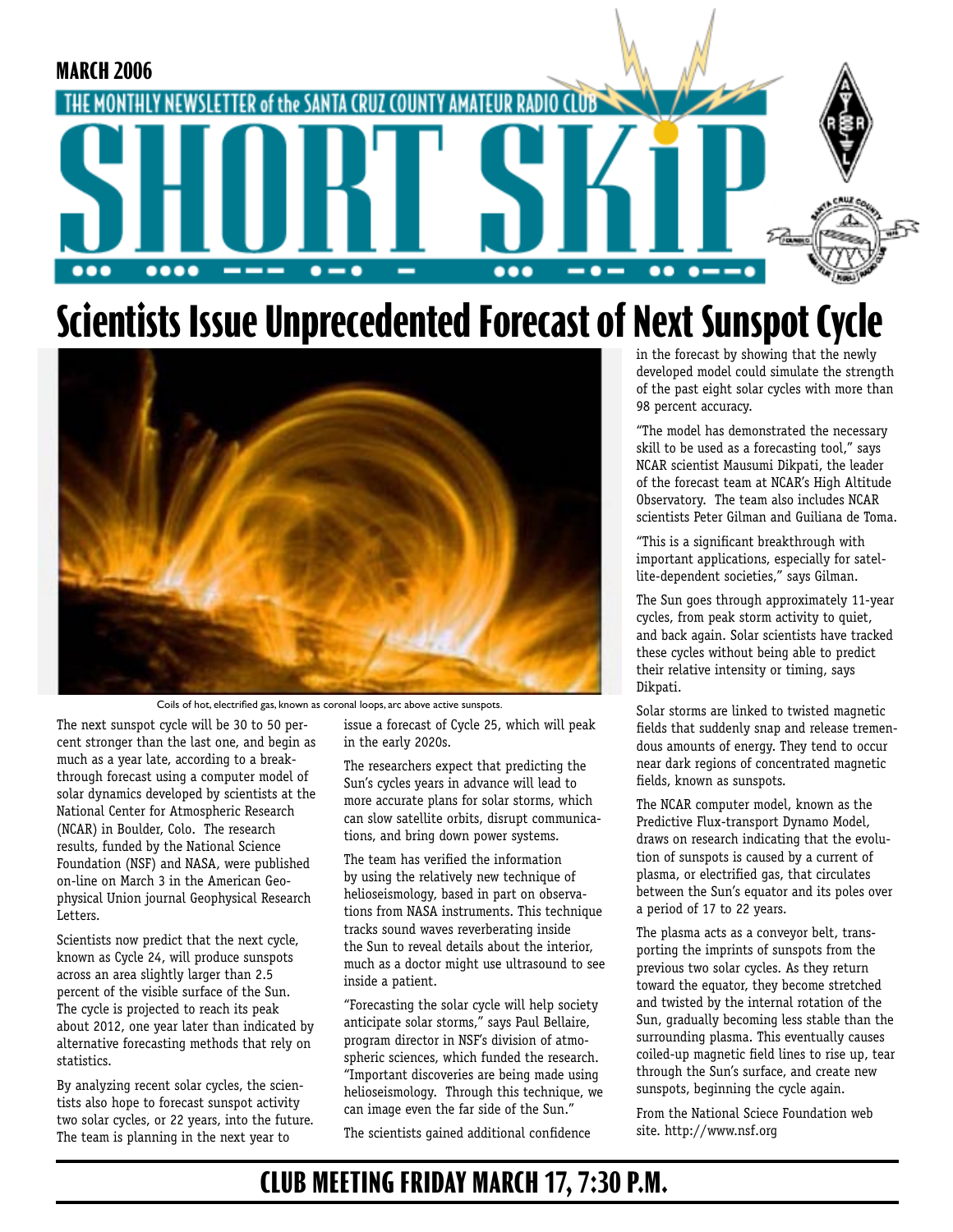

Feb 18

Our session today commenced with our usual free-form discussions of all things great and small. A special curiosity was Reed's (KG6RQH) breadboard model of a WWII prisoner RX. The semiconductor diode detector was a piece of pencil lead in contact with an old and maybe rusty razor blade. Pat AA6EG described his low cost, long boom Quad/Yagi (Quagi) antenna for 70 cm. We discussed how critical the accuracy of the element lengths and spacing would be to maximum gain. Alan (KM6VV) had shown interest in the PIC-Elmer kit supplied via the AMQRP club and intends to try the on-line tutorials that go with it. Ron (W6WO) described the modelling of HF antenna radiation taking into account terrain using digital elevation maps. Initial results using N6BV's YT program on the path from Kentucky to Europe are very encouraging.

As planned we reserved the second half of the session for a preliminary conversation on providing Internet access to the K6BJ repeater and HF stations. Minutes of this session will be mailed to a separate mailing list. This list will be created as the primary means to distribute subsequent information about the project and those who remained for the session today are deemed to be sufficiently interested to be included. W6WO N6IL KC6VJL AE6RF KG6MMO KE6AFE KG6RQH AA6EG NR6S K6BDK W8FLL AB6WM

We will also include others who have expressed interest but were not in attendance K6EXT, AE6KS and our friend and advisor Tom Hornick

—Ron W6WO

# **Treasurer's Report**

As of March 1, 2006, Treasurer Kathleen McQuilling, KI6AIE, reports that the SCCARC treasury has \$5,824.46 in cash and bank accounts. At that time all financial obligations had been met.

## **On Radio Ranch**

By Wayne Thalls, KB6KN

With all the hype about cyberspace, the Worldwide Web and the Internet we could easily be overwhelmed by the changes around us. There have been other times of great technical accomplishment and progress. Arguably, the first four decades of the twentieth century was a time of even greater technological influence on American life.

Tremendous economic, social, and political change resulted from the electrification of cities; introduction of the automobile and airplane; and the advent of radio. While all of these things were perfected during the final decades of the nineteenth century, they became commonplace during the first half of the last century.

There is a site in Santa Cruz County that epitomizes the changes of those early days. It is Wilder Ranch State Park, located two miles north of Santa Cruz on California highway 1.

Deloss D. Wilder started the Wilder Dairy Ranch in 1871 on former Spanish ranchero lands. Upon his death in 1906, his son Melvin D. took over management of the operation.

Melvin was a technical innovator. He had briefly studied electrical engineering at Stanford. Around 1895 he built a water wheel powered generator to provide power to the barnyard. Arc lamps on high poles were used to create an artificial sunrise, so the cows could be milked earlier. This enabled the dairy to beat delivery times of their competitors. Most American farms did not have electrical power until the late 1930's, thanks to Franklin Roosevelt's Rural Electrification Administration (REA).

Later, Wilder added lights in the house. He installed a ventilation fan in the kitchen. Even the closets had incandescent lights, actuated when the door opened. Reportedly the Wilder Dairy was the first in the county to use mechanical milking machines. They were the first to introduce returnable glass bottles. In the early twenties, the horse drawn delivery wagons were replaced with trucks. The Wilder family owned one of the first automobiles in the county.

Melvin Wilder became interested in wireless around 1920. He acquired his first equipment from Cliff McCormick, 6OW. Cliff went to work on the ranch for a few months following his 1922 graduation from Santa Cruz High School. I interviewed McCormick, now W6OW, many years later. Cliff provided a 1921 photo of his rig. He described to me how he and two husky ranch hands wrestled electrolytic capacitor jars and rectifiers up the stairs to the third floor of the house, where Wilder set up a ham shack.

The long-time ranch foreman once described the numerous antenna- projects with which he became involved. At one time a tower of redwood lath was constructed adjacent to the house. A long-wire antenna was strung to the nearest hill, several hundred yards to the east. The white painted tower soon became a landmark for passing ships. After only a few months it all came down during a winter storm. Highway 1 now bisects the ranch, running between the house and that hill.

Melvin continued to operate W6CEH until World War 2 forced all hams off the air. He died in 1945, prior to the lifting of the wartime restrictions on ham operations.

For several years, the Santa Cruz County Amateur Radio Club provided historical exhibits and a special event station for Fourth of July festivities at the state park. Our high-tech exhibit was set up adjacent to a Spanish adobe built in 1781. Each year food, music and entertainment, continue to attract several thousand visitors to the holiday event.

# **SCCARC Membership Renewals**

If the date on your mailing label isn't in 2006, your membership renewal has not been processed for this year. The renewal deadline to be included in this year's member roster is March 31 (this is also the deadline for address/phone/email updates). Annual dues are \$25 for full members, \$6 each for each additional member at the same mailing address, and \$10 for full-time students age 18 or under. Dues may be paid in cash or check (payable to SCCARC) at regular Club meetings, or checks may be mailed to SCCARC, P.O. Box 238, Santa Cruz, CA 95061-0238. Remember, ARRL dues may also be paid through your Club. Email ki6aie@k6bj.org with any questions.

—Kathleen KI6AIE, Treasurer, SCCARC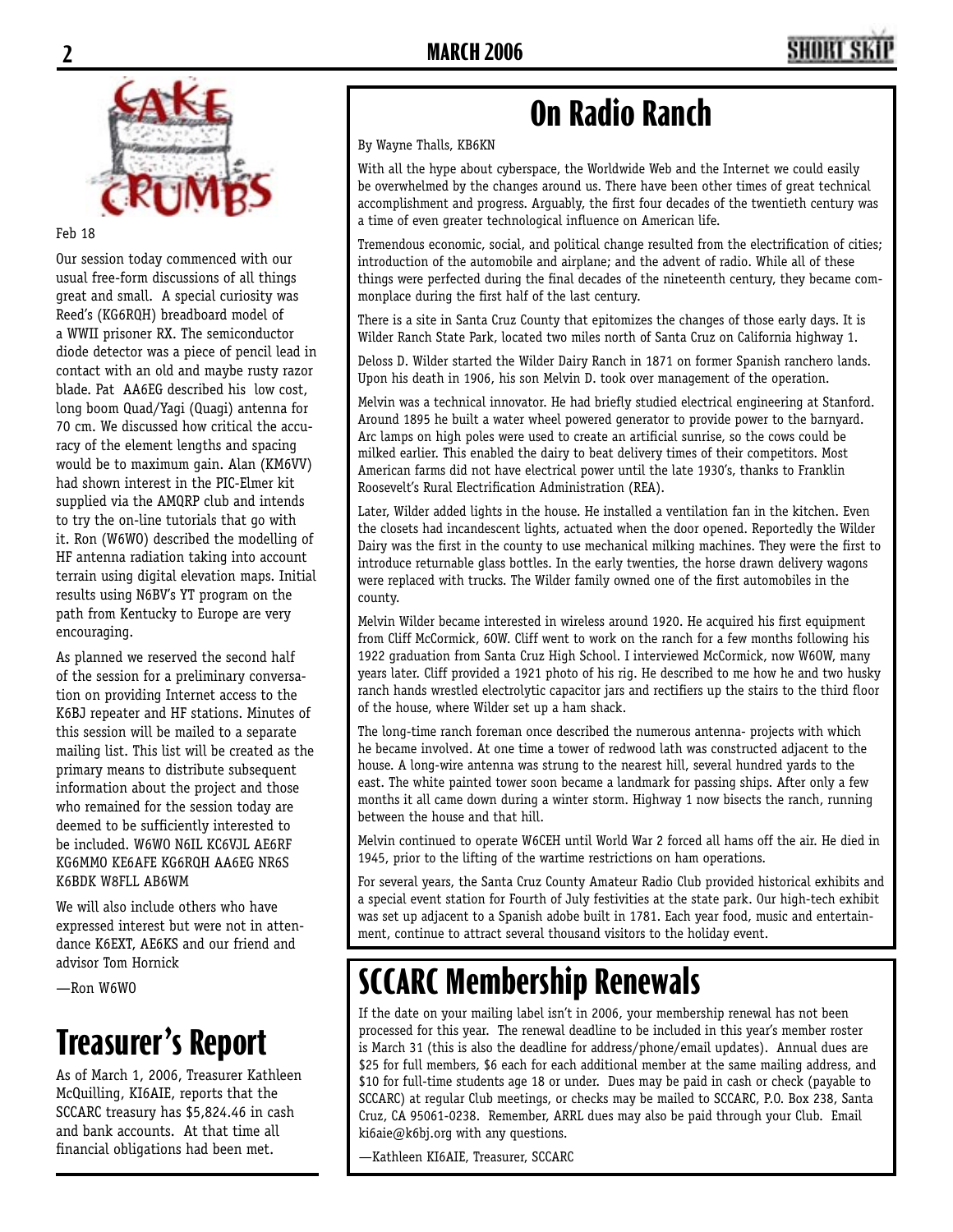### **2 MARCH 2006 3**



Am all packed for a nice little boat ride. We go to Alameda and spend the night aboard, Bobby McGee, a Hunter 46 sloop. We are hoping for clear sailing on Tuesday morning. The weather has been rotten as we all know, but there is a small break in the storm systems that we are going to squeeze through. We have plenty of foul weather gear on board and I have a heavy wool sweater brought back from Scotland by my daughter Joyce, KN6RR. Fishermen wear these in cold weather so I should be toasty warm. I have a sched set up with Donna, AB6XJ, on 40 and 80 meters, plus skeds for the Baja Net. We will be chatting, hopefully, if the SSB radio gets out this time. It was disappointing on the last outing when the radio didn't work. The antenna hookup was wrong but we did receive OK. We sail on the tide and hopefully, it will take us right out under the Golden Gate, speeding us on our way to Half Moon Bay. We will anchor overnight and return to Moss Landing on Wednesday, late. May be a windy and wet passage, but fun, I'm sure.

As I have mentioned before, a visit to Costco will usually result in the meeting of a club member. Such was the case two days ago when I ran into Sal Basile, N6WSR. His XYL. Teresa, KC6MIJ, was there also but I couldn't catch up with her. Sal told me that their son lives in LA, works for the FBI, and has three children. Sal and Teresa are happy grandparents.

Rich Hanset, KI6EH, went in for some surgery to his neck. He's home now and doing well, but then a few days later, XYL Lee, KC6BML, also went in for surgery. It is tough when two members of the household are recuperating at the same time. From all of us, we wish you both a speedy recovery.

I am looking forward to attending the next CAKE meeting on March 11th. Ron, W6WO, said it would be his last for a while. Those meetings are informal, informative and fun. The food is good, as is the coffee.

### **K6BJ Internet Access**

I Really enjoyed the inaugural Meeting we hand to get us going on wireless connectivity to the internet at K6BJ. A daunting, but for sure to be rewarding project.

Tom Hornick, CIO of Scheid Vineyards was not with us, at the meeting, but I/we really extend our welcome to Tom and his experience and expertise, along with the great mix of talent that gathered at GIGI's yesterday. Tom, Ron Skelton and I have worked together on similar projects, and If Tom is allowed to lift corporate veil a little, of his wonderful work at Scheid Vineyards to us, you will see a wonderful web based, scientific, 'view' of Scheid vineyards that is utilized by their customers.

Among Tom's accomplishments are a great Part 15 based 802.11 system that extends practically the whole length of the Salinas Valley where their vineyards are located, including broad band video with 802.11 link shots of up to 24 miles. Amazing what you can do with BBQ grill antennas and good site reconnaissance and planning.

Among many topics yesterday, there was quite a bit about internet firewalls. I myself don't have a full understanding of them, but found this comprehensive document about them that may be useful, and has more detail than I currently understand or need. It has an early 'beginners' section about firewall basics that I am digesting.

I have a TOPO mapping program which can do quick, accurate profiling, azimuth calculations, of proposed links and can create good overhead maps of the proposed links. An example of which is one that Ron, Tom and I did some time back between Elkhorn Slough and CSU Monterey Bay.:

Here are some posted pictures that were placed on the internet for team viewing of that project... Our (K6BJ) group can easily get a free site from MSN to do the same for any docs or photos that we need to distribute or archive during our work. See:

Topo Profile of CSUMB to Elkhorn: http: //groups.msn.com/towertrailers/shoebox.ms nw?action=ShowPhoto&PhotoID=21

Overhead Plan Map of CSUMB to Elkhorn: http://groups.msn.com/towertrailers/shoebo x.msnw?action=ShowPhoto&PhotoID=22

Example of a Panel Antenna/802.11 transmitter used at Elkhorn Slough: http: //groups.msn.com/towertrailers/shoebox.ms nw?action=ShowPhoto&PhotoID=18

A useful photo we used for some of the staff to get oriented to the line of sight between Elk and CSUMB: http://groups.msn.com/

# **EOC Antenna Repaired**

As a small group of volunteers have done weekly for the past few months, on 7230kHz LSB at 10 a.m.

Wednesday morning we checked our Santa Cruz County EOC into the California OES Emergency Service Net.

Normally signals are good between our County EOC station and the Net Control Station in San Bernardino, and elsewhere around the State. This week, although we heard the NCS well as usual, he told us our signal was too weak. They reported our signal as only "Circuit Merit 1" instead of our usual "Circuit Merit 5".

CM 5 = Completely clear, each word fully understood.

CM 4 = Clear with slight amount of static and or interference. Each word is understood.

CM 3 = Static and or interference present, but the bulk of the transmission is understood. without having to be repeated. We deem this to be the margin of acceptable, professional. communication.

CM 2 = Static and interference are prevalent and words are missing.

 $CM 1 =$  Signal is barely evident and the words are not understandable.

CM 0 = Nothing.

After the net we checked over our HF station's settings, and tuned up with the manual antenna tuner. Things seemed better. But upon leaving the EOC, I noticed one leg of the station's old multi-band "Alpha-Delta DX-CC" HF dipole antenna had become disconnected from it's telephone pole fastening and had fallen down and was lying on the ground. The other leg of the antenna was still attached normally up on the other pole but much of the antenna was on the ground. No wonder our signal was down!

Thursday morning, after a brave climb by JV K6HJU to reattach the end of the antenna at the top of the tall pole next to the SCCARC Club Station building, the antenna was back up in the air where it had been!

Thanks very much JV!

—73, Cap

towertrailers/shoebox.msnw?action=ShowPho to&PhotoID=24

Heretofore unknown Killer trees were discovered in the path; A show stopper. http: //groups.msn.com/towertrailers/shoebox.ms nw?action=ShowPhoto&PhotoID=109

—73, DX, de Pat AA6EG